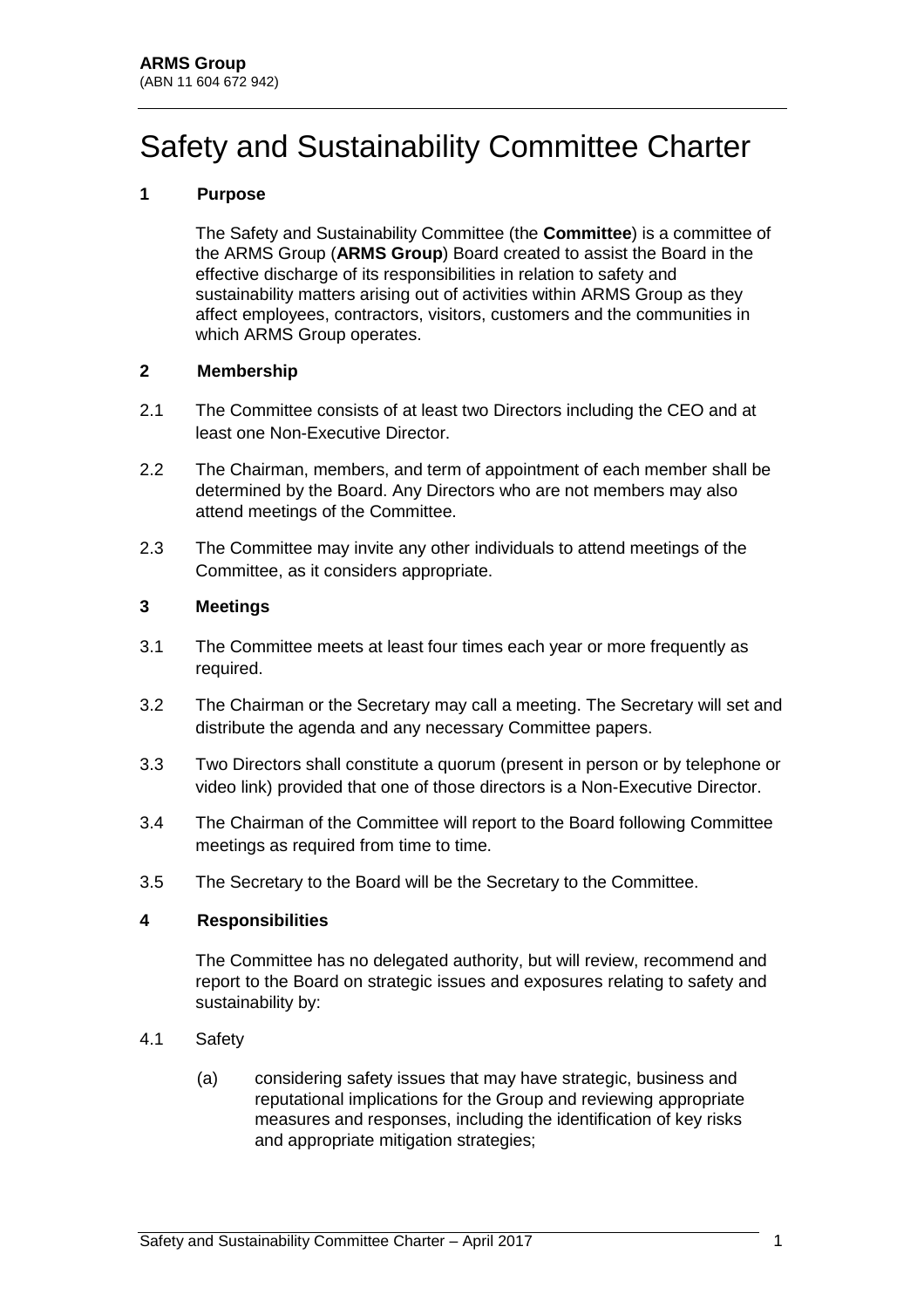- (b) reviewing appropriate safety objectives, targets and strategies and considering reports of management as to the attainment of those objectives and targets;
- (c) monitoring compliance with ARMS Group's safety policies, standards and relevant legislative requirements;
- (d) reviewing relevant best practise safety standards, procedures and management approaches and implications for ARMS Group;
- (e) reviewing significant safety incident investigation reports as appropriate and review recommended changes to procedures that may be necessary; and
- (f) considering regular periodic reports submitted by management on safety, health and environment performance and issues, including the impact of changes in legislation, community expectations, research findings and technology.

#### 4.2 Sustainability

- (a) considering sustainability issues that may have strategic, business and reputational implications for ARMS Group and reviewing appropriate measures and responses, including the identification of key risks (including exposure to material environmental and sustainability risks) and appropriate mitigation strategies;
- (b) reviewing appropriate sustainability objectives, targets and strategies;
- (c) monitoring compliance with relevant legislation/regulations as to sustainability and related topics;
- (d) reviewing relevant best practise sustainability standards, procedures and management approaches and implications for ARMS Group;
- (e) maintaining a watching brief on key environmental issues, including legacy site issues;
- (f) reviewing product stewardship strategies, objectives and performance; and
- (g) reviewing and assisting in the preparation of ARMS Group's Safety and Sustainability Report.
- 4.3 Leadership and Culture
	- (a) foster development of appropriate safety and sustainability leadership and culture, including periodic discussions with senior management representatives and monitoring of group leadership development programs.